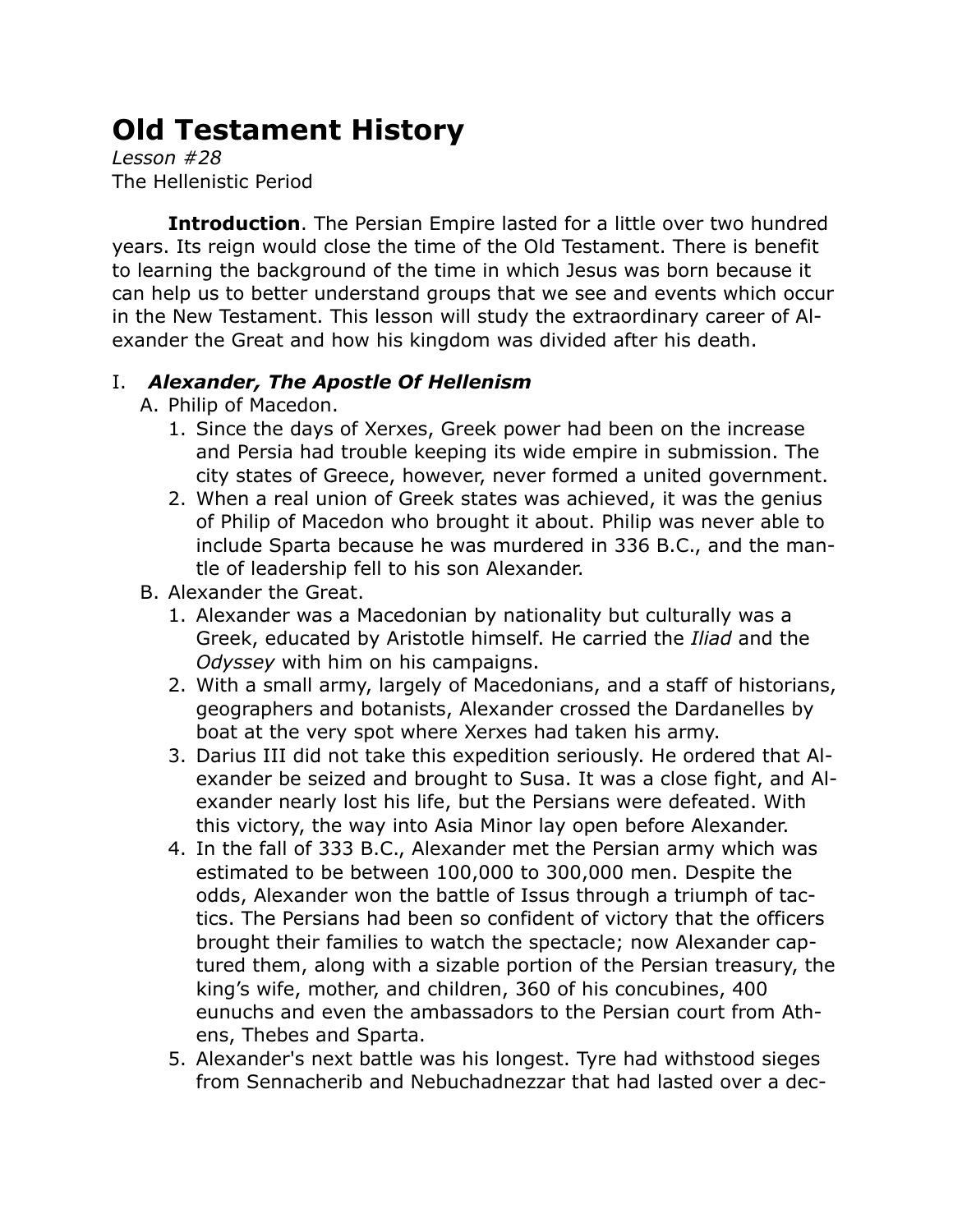ade; Alexander conquered it in seven months by building a causeway from the mainland and moving siege towers to the city walls.

- 6. Next he continued into Egypt, where the joyful Egyptians welcomed him as a liberator from the hated Persians. He accepted the crown of the pharaohs, started construction on Alexandria, and made a pilgrimage to the oracle at the Siwa oasis, Egypt's holiest shrine.
- 7. Jewish traditions show Alexander in a friendly light, although Hellenism was to become the great enemy of orthodox Judaism. In 331 B.C., Alexander retraced his steps northward through Palestine and Syria. He then attacked the Persian army in its home territory. Alexander took the entire territory of Persia, and the capitals of the Persian Empire -- Babylon, Susa, Persepolis and Ecbatana -- were successfully occupied.
- 8. With the conquest of Persia behind him, Alexander continued his eastern conquests. Bactria and Sogdiana cost him three years of bitter fighting. The Punjab region of India was the limit of Alexander's conquests. His army staged a sit-in and refused to travel further.
	- a) The trip home was the toughest part of the entire campaign. The army split into three groups. Alexander, aching from old wounds and sharing every hardship with his soldiers, led his group through the Baluchistan desert.
	- b) Alexander had gradually come to see that he could not simply rule the Persian Empire as a conquered territory of Macedonia - both Asians and Europeans would have to share the tasks involved with running it. He took to wearing Persian clothes, which the Greeks regarded as silly and effeminate. He also seemed to enjoy the ceremonies of the Persian court. Three thousand Persians were taught Greek and instructed in western military science; a Persian noble was even promoted into his inner circle of advisors. The Greeks regarded this behavior as a betrayal.
- 9. When he reached Susa in 324 B.C., he finally tried to consolidate his vast domains. He took Barsine, the daughter of Darius, as his second wife, and 80 officers and 10,000 other veterans took Persian wives on the same day in a ceremony portrayed as a marriage between east and west. He reorganized the army, issued coins, built a merchant fleet, dug new irrigation canals and made plans to explore and conquer Arabia. But while inspecting a drainage project near Babylon, a mosquito bit him and he contracted a fever, presumably malaria. He died in June of 323 B.C. at thirty-two years of age. In so short a life, Alexander conquered more territory than any of his predecessors. The eleven years of his amazing conquests changed the course of history.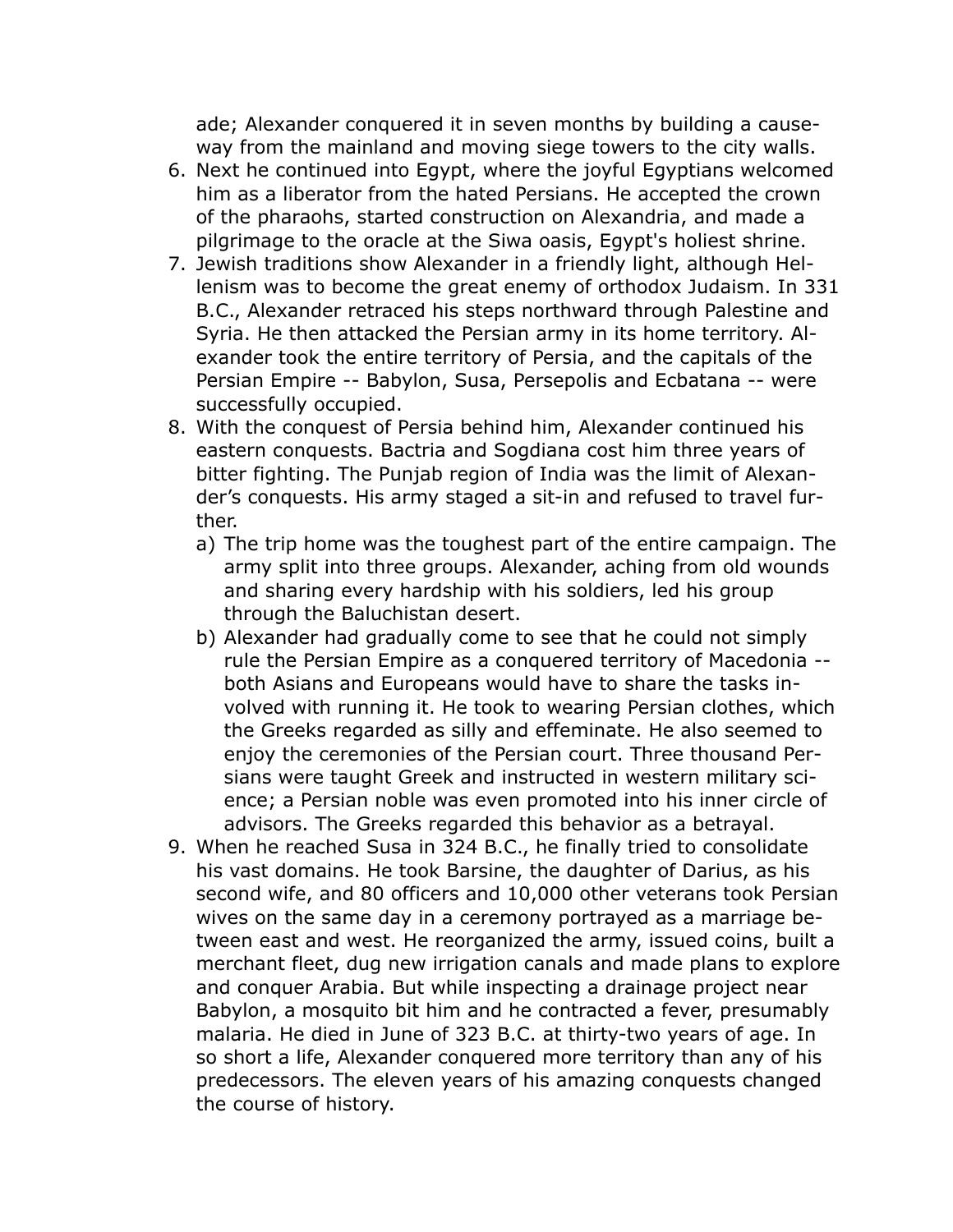- 10.Alexander never seemed to give much thought to the idea of his empire existing without him; at least he left it ill-prepared to face that situation. On his deathbed, when asked who should inherit the throne, all Alexander said was "the strongest."
	- a) Alexander had many able generals, but there was not one that arose as his logical successor.
	- b) By 315 B.C., after seven years of struggle, four outstanding leaders appeared: Cassander retained his hold on Macedonia and Greece; Lysimachus held Thrace and the western half of Asia Minor; Ptolemy consolidated Palestine, Cilicia, and Cyprus with his Egyptian-Libyan domains; and Seleucus controlled the rest of Asia all the way to the Indus Valley.

## II. *The Jews Under The Ptolemies*

- A. The early Ptolemaic rulers.
	- 1. For the most part, the Jews were permitted to live in peace and in accord with their religious and cultural traditions. Tribute was paid to the Egyptian governments, but local affairs were administered by the High Priests who had been entrusted with responsibility for the government of the Jews since Persian times.
	- 2. The one great figure among the Jews of the Ptolemaic period is Simon the Just, the High Priest who is the subject of the highest praise in the post-biblical writings. Ecclesiasticus calls him "great among his brethren and the glory of his people." He is credited with rebuilding the walls of Jerusalem which had been demolished by Ptolemy I. He is said to have repaired the temple and directed the excavation of a great reservoir which would provide fresh water for Jerusalem.
	- 3. Ptolemy's triumph in Palestine was short-lived, for Antigonus drove him out of Syria and held it firmly. Seleucus also gained strength as an independent conqueror, no longer subject to Ptolemy. Antigonus tried to stop Seleucus but was unable to do so. In 311 B.C. Seleucus conquered Babylonia, marking the beginning of the Seleucid dynasty. Antigonus, however, continued to hold Syria, which served as a wedge between the holdings of Ptolemy and Seleucus.
	- 4. In 301 B.C. Lysimachus, Seleucus and Cassander with their combined forces met and overcame the forces of the aggressive Antigonus at Ipsus. Antigonus died on the battlefield and his Asiatic empire came to an end.
	- 5. It had been agreed that Palestine would be assigned to Ptolemy in the event of victory over Antigonus. Since Ptolemy had not taken an active part in the battle with Antigonus, the other three decided that the territory should be assigned to Seleucus. In the meantime,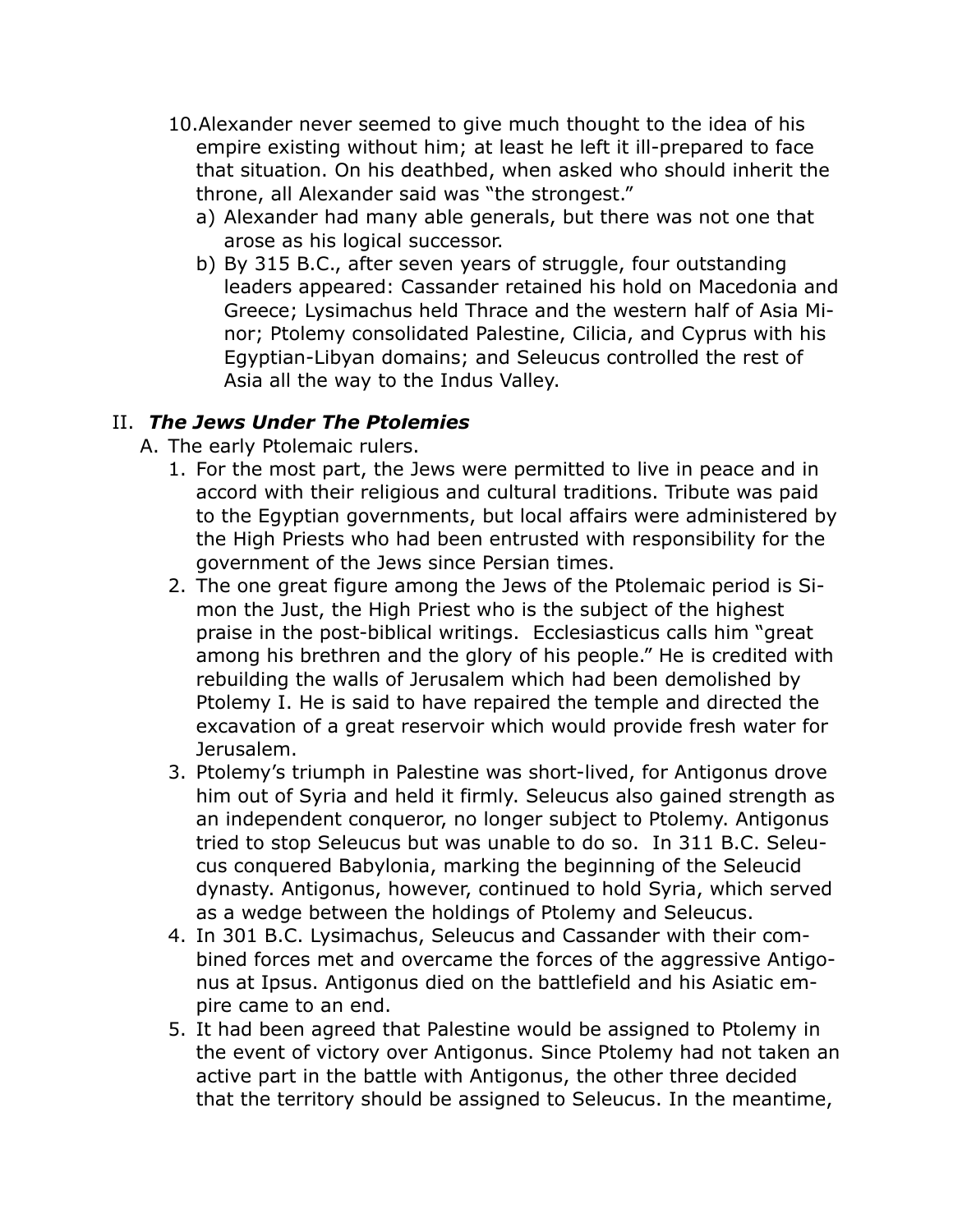Ptolemy had taken possession of the land and Seleucus made no attempt to occupy Palestine.

- B. The war between the Seleucids and the Ptolemies.
	- 1. This war broke out when it was learned that Berenice had been murdered, with her infant son, through the intrigue of Laodice, half sister and wife of Antiochus II.
		- a) Laodice wanted to insure that her own son, rather than the son of Berenice, would succeed to the Syrian throne.
		- b) The murder of the daughter and grandson of Ptolemy II, however, was an outrage to the honor of the Ptolemies and resulted in the "Laodicean War."
	- 2. After a series of brilliant victories in which northern Syria was completely conquered, Ptolemy III was called back to Egypt to care for a local problem. Seleucus was able to regain lost territories as far south as Damascus, but attempts to take southern Palestine failed. Peace was established in 240 B.C., and no further attacks were made on Syria during Ptolemy III's reign.
	- 3. He died in 221 B.C. and was succeed by Ptolemy IV Philopater, one of the worst of the Ptolemaic house. Seleucus II was succeeded in 226 B.C. by Seleucus III who died by poisoning. He was succeeded by his younger brother who is known as Antiochus III, the Great.

## III. *The Jews Under The Seleucids*

- A. Antiochus III and the conquest of Palestine.
	- 1. Antiochus III was only eighteen years of age when he came to the throne of Syria in 223 B.C. He had experience in government, however, having served as ruler of Babylonia under his brother Seleucus III.
	- 2. In 221 B.C., Antiochus began a campaign to conquer Palestine. After having gotten as far as Philistia, he met Ptolemy Philopater south of Raphia. Here the armies of Antiochus met a disastrous defeat. For a number of years Antiochus was busy in the East, but he never gave up his plans for conquering Palestine.
	- 3. At the death of Ptolemy IV, Philopater, in 203 B.C., Egypt was rent with turmoil and rebellion. In the spring of 202 B.C. Antiochus launched an attack which accomplished nothing. The following spring another attack was launched and Antiochus was finally victorious in the spring of 198 B.C. In passing through his newly acquired territories, Antiochus came to Jerusalem where, according to Josephus, the inhabitants gave him a cordial welcome.
	- 4. When Antiochus invaded Greece, the Roman forces moved into Greece, defeated Antiochus, and forced him to retreat to Asia Minor. The younger son of Antiochus the Great, later to rule as Antiochus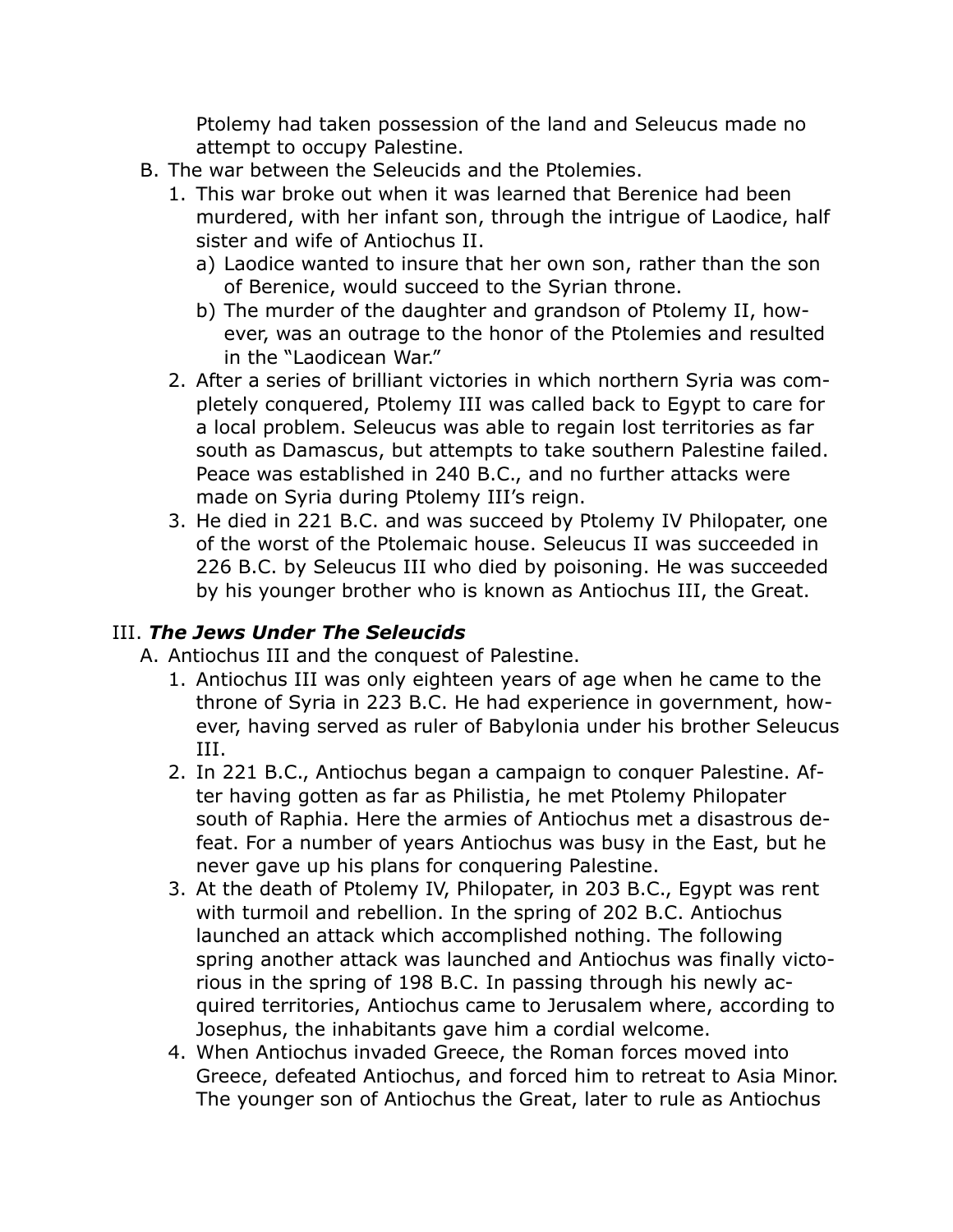Epiphanes, was taken to Rome as a hostage for the payment of the indemnity. His twelve years in Rome gave him a healthy respect for Roman power and Roman procedures.

- B. Antiochus Epiphanes and the persecution of the Jews.
	- 1. The fall of Palestine into Syrian hands, following the victory of Antiochus III at Panion (198 B.C.), ushered in a new era of Jewish history. The rule of the Ptolemies had been tolerant, but the Seleucids forced the Jews to accept Hellenism.
	- 2. Antiochus IV bore the surname Epiphanes ("the illustrious"). But the Jews gave him the nickname Epimanes ("the madman"). Antiochus Epiphanes was not a foreigner intent on enslaving a persecuted minority group. On the contrary, a sizable number of Jews were impressed with the possibilities of greater conformity to the Hellenistic manners and customs.
	- 3. In the early days of the reign of Antiochus IV, Jerusalem was ruled by the High Priest, Onias III, a descendant of Simon the Just, and a strictly orthodox Jew. The Jews who looked favorably on Greek culture opposed Onias and espoused the cause of his brother, Jason. By promising larger tribute to Antiochus, Jason succeeded in having himself appointed High Priest.
	- 4. Jason encouraged the Hellenists who had sought his election. He began to introduce many Greek elements into Jewish society. With the developing tide of Hellenism, however, there developed a resistance movement. Menelaus took over as High Priest and courted the favor of Antiochus Epiphanes.
	- 5. One of Israel's darkest periods began. A systematic attempt was made to Hellenize the country by force. A bearded image of Jupiter was set up on the temple altar. Greek soldiers and their lovers performed licentious heathen rites in the temple courts. Swine were sacrificed on the alter. The drunken orgy associated with the worship of Bacchus was made compulsory. Conversely, the Jews were forbidden, under penalty of death, to practice circumcision, Sabbath observance, or the observance of the feasts of the Jewish year. Copies of the Hebrew scriptures were ordered destroyed.
	- 6. By force of arms the Hellenizing party had gained a victory. Menelaus continued as High Priest. Where once his worship was directed to Jehovah, now he served Jupiter. Yet the Hellenizers had gone too far. Their very zeal for a quick defeat of the "old order" evoked a reaction which drove the Hellenizers out of power and brought into being an independent Jewish state.

**Conclusion**. Alexander the Great accomplished what no other conqueror has ever accomplished. But within just a few years after his death,